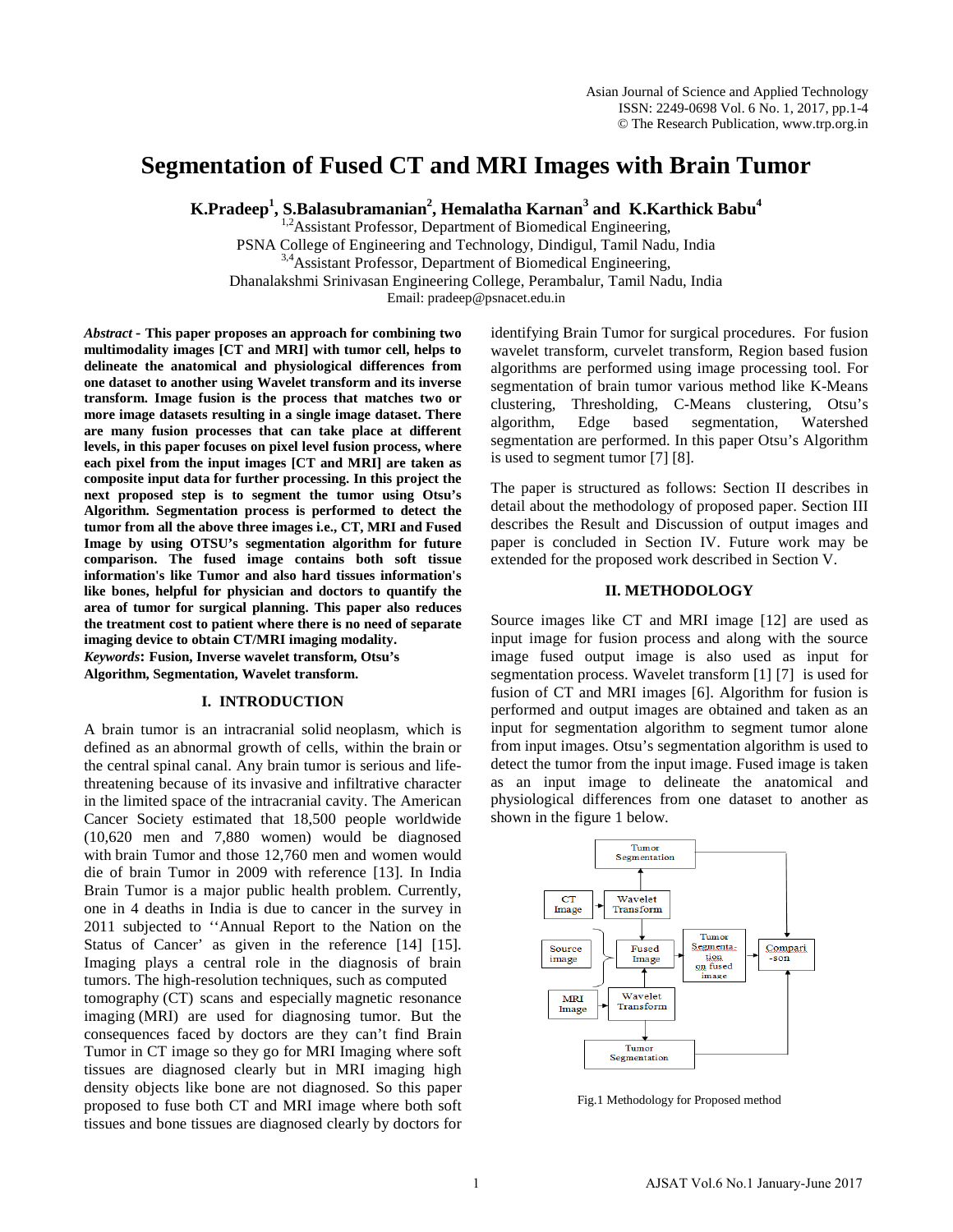# **III. RESULTS AND DISCUSSION**

Medical Image Fusion Based on An Improved Wavelet Coefficient Contrast method is applied for input image the fused output of CT and MRI images are shown in the figure 2. Segmentation algorithm is performed for CT Images using Otsu algorithm [2] and tumor cells alone segmented from background as shown in the figure 3. With respect to the medical diagnosis, the edges and outlines of the interested objects is more important than other information. Therefore, how to preserve the edge-like features is worthy of investigating. As we know, the image with higher contrast contains more edge-like features. By using edges in the medical images physicians can easily identify the abnormality and it helpful in

various applications like to measure distance between outer bone and tumor and to identify the tumor density. The edge detection algorithm is performed on tumor output image and outputs of edge detection are shown in the figure 4.

Various algorithms used for fusion of two images are curvelet transform, region based fusion, and edge based fusion [3] [4] [5]. But the basic requirement for fusion is, the region of interest (ROI) and the pixel size of image should be same in the source image. In this paper fusion of two input images [CT image & MRI image] are performed using wavelet transform algorithm.



Fig 2: Input Images a) CT Image b) MRI Image c) Fused Output Image







Fig.3: Segmented Images of a) MRI Image b) CT Image c) Fused Output Image



Fig.3: Segmented Images of a) MRI Image b) CT Image of Fused Output Image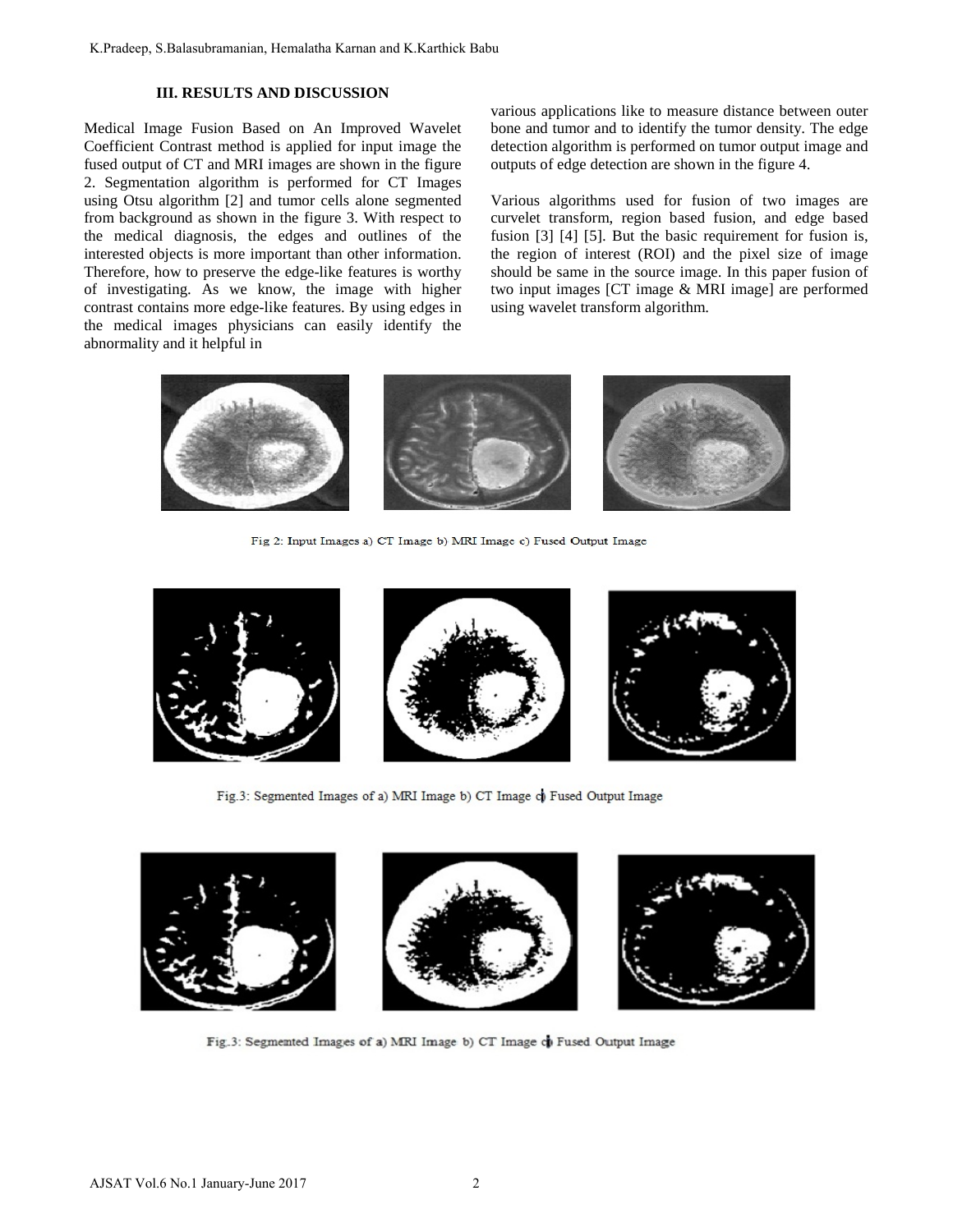Wavelet transform [10] is the simple method to implement the fusion algorithm as it doesn't need any preprocessing steps compared to curvelet transform algorithm where more pre processing steps are required. In addition to it, curvelet algorithm requires a wrapping method for fusing two images. Wrapping is the method to divide the image into various windows by taking each window as input for fusion. Depending on the frequency of input image, wrapping is done. But in wavelet transform the image is divided into four sub bands with respective to the coefficient of input image and inverse transform is performed at final stage to obtain output as shown in the figure 2. Fusion rule implemented to obtain the final fused image. So wavelet transform is simple to implement compare to other fusion algorithms

The implementation of Segmentation process is performed using both the Otsu segmentation algorithm and edge detection methods [9]. The implementation is carried out using Matlab software [11] for three sets of input image i.e., CT Image, MRI Image and Fused output Image (obtained from region based fusion method).

- 1. For MRI image with tumor the Otsu's segmentation algorithm is performed to segment the tumor part alone from the input image. And the tumor part is been segmented from the background as shown in the figure 3(a)
- 2. The segmented result on CT image is not as clear as shown in figure 3(b), since in CT image only hard tissues can be figured out rather than soft tissues like tumor.
- 3. The fused image having a clear figure of the tumor is taken as the input image for segmentation using Otsu's algorithm and tumor cells are segmented and differentiated from background without any loss of information. The segmented image is shown in the figure 3(c).
- 4. In order to verify segmentation results, the edge of the tumor cells are detected using normal edge detection algorithm namely canny edge filter is used.
- 5. With the results obtained, significant differences in image segmentation algorithm and its performances are brought into light
- 6. The subjective method of identifying the tumor cells using edge detection algorithm for all three input images are performed using edge detection algorithm and shown in figure  $4(a)$  4(b) and  $4(c)$
- 7. For fused image, the edges are segmented clearly compared to CT image and MRI image
- 8. From the above results, it can be concluded that the identification of Tumor abnormality is clearly seen in the fused Image output than in the CT or MRI images

# **IV. CONCLUSION**

This paper specifically evaluates the effectiveness of Fusion of medical images like CT image and MRI image using Wavelet transform and introduces an efficient way of

segmentation of tumor from three sets of input images i.e., CT image, MRI image and fused image using Otsu's segmentation algorithm. Achieving results with all the desired segmentation result are actually difficult, since there is no theory of image segmentation. The main objective of the project is to acquire more information on fusion using two modality of images and the abnormality in the input image (i.e.) tumor is segmented from the fused image which helps doctor to delineate the anatomical and physiological differences from one dataset to another.

The fusion of CT and MRI images also reduces the medical cost. For analyzing the combined CT and MRI information, doctors would mostly prefer imaging technique using PET-CT scanner etc. But by fusion of that information using image processing software reduces the cost of entire device. The most important and complicated factor is to fuse multimodal images of CT and MRI without any loss of information because in medical imaging, the abnormalities are diagnosed using imaging techniques.

## **V. FUTURE WORK**

The major research directions that can be pursued and improvements to be made in the future segmentation method and various applications are involved in this fusion of medical imaging concepts which depends of doctors and physicians. Major research is to deal with the method of acquiring the input image with same ROI (Region of Interest) and same size of medical images.

Future work also leads to apply the fusion concept in various applications in various fields. To help surgeons and physicians in various applications include measuring distance between bone region and abnormal location, to measure tumor density and size from output image. Fusion rule can be expanded to various input source images like PET/CT fusion and comparison with normal image from PET/CT scanner where the enormous amount of cost has been reduced since medical cost and expenses are very high nowadays. To implement fusion process for real time medical images acquired from the various diagnostic equipment from the hospital. Segmentation of Fused CT and MRI Images with Brain Tumor<br>
script of three from from three acts of input images i.e.<br>
script and the state of the state of the state of the state of the<br>
state of the state of the state of t

#### **REFERENCES**

- [1] Jian, Mu-Wei, Jun-Yu Dong, and Jia-Hua Wu. "Image capture and fusion of 3d surface texture using wavelet transform." *2007 International Conference on Wavelet Analysis and Pattern Recognition*. Vol. 1. IEEE, 2007.
- [2] Li-Sheng, Jin, et al. "An improved Otsu image segmentation algorithm for path mark detection under variable illumination." *IEEE Proceedings. Intelligent Vehicles Symposium, 2005.*. IEEE, 2005.
- [3] Pradeep. K., et al. "A Novel Approach for Prediction of Bulging in the type A Dissected Aorta Using MIMICS Tool." Asian Journal of Science and Applied Technology 4.1 (2015): 26-31.
- [4] Demirel, Hasan, and Gholamreza Anbarjafari. "Discrete wavelet transform-based satellite image resolution enhancement." *IEEE transactions on geoscience and remote sensing* 49.6 (2011): 1997- 2004.
- [5] Selvaraj, Sriram, and Bommanna Raja Kanakaraj. "K-Means Clustering Based Segmentation of Lymphocytic Nuclei for Acute